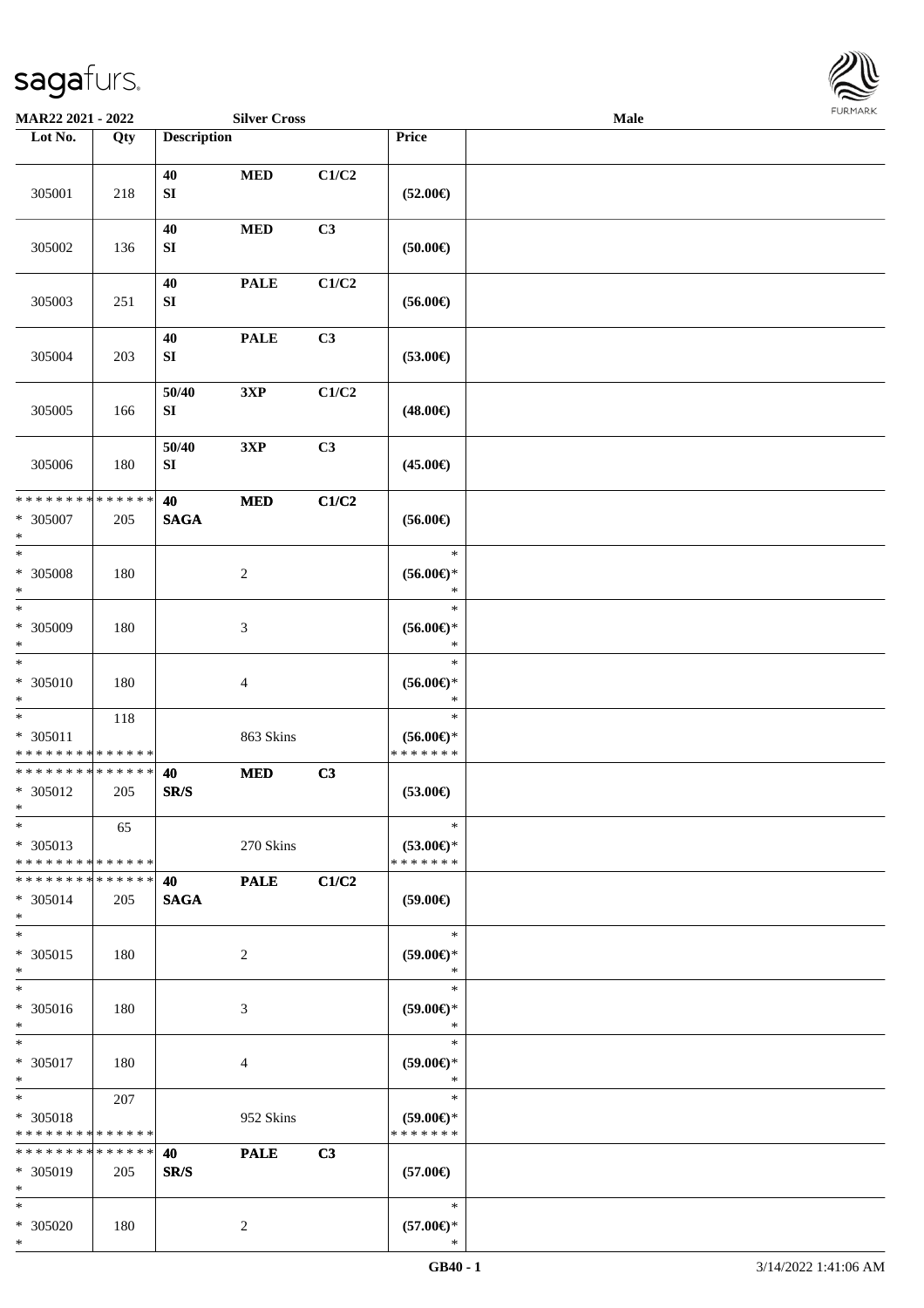

| MAR22 2021 - 2022           |     |                    | <b>Silver Cross</b> |                |                     | <b>Male</b> | <b>FURMARK</b> |
|-----------------------------|-----|--------------------|---------------------|----------------|---------------------|-------------|----------------|
| Lot No.                     | Qty | <b>Description</b> |                     |                | Price               |             |                |
| $*$                         | 57  | 40                 | <b>PALE</b>         | C3             | $\ast$              |             |                |
| $* 305021$                  |     | SR/S               |                     |                | $(57.00\epsilon)$ * |             |                |
| * * * * * * * * * * * * * * |     |                    |                     |                | * * * * * * *       |             |                |
|                             |     | 50/40              | 3XP                 | C1/C2          |                     |             |                |
| 305022                      | 202 | SR/S               |                     |                | $(53.00\epsilon)$   |             |                |
|                             |     |                    |                     | C <sub>2</sub> |                     |             |                |
|                             |     | 50/40              | 2XP/3XP             |                |                     |             |                |
| 305023                      | 76  | IA                 | <b>CHIP</b>         |                | $(45.00\epsilon)$   |             |                |
| **************              |     | 40                 | <b>MED</b>          | C1/C2          |                     |             |                |
| * 305024                    | 205 | <b>SROY</b>        |                     |                | $(58.00\epsilon)$   |             |                |
| $\ast$                      |     |                    |                     |                |                     |             |                |
| $*$                         | 141 |                    |                     |                | $\ast$              |             |                |
| $* 305025$                  |     |                    | 346 Skins           |                | $(58.00\epsilon)$ * |             |                |
| **************              |     |                    |                     |                | * * * * * * *       |             |                |
| * * * * * * * * * * * * * * |     | 40                 | <b>PALE</b>         | C1/C2          |                     |             |                |
| $* 305026$                  | 205 | <b>SROY</b>        |                     |                | $(62.00\epsilon)$   |             |                |
| $\ast$                      |     |                    |                     |                |                     |             |                |
| $*$                         |     |                    |                     |                | $\ast$              |             |                |
| * 305027                    | 180 |                    | 2                   |                | $(62.00\epsilon)$ * |             |                |
| $\ast$                      |     |                    |                     |                | $*$                 |             |                |
| $\ast$                      | 111 |                    |                     |                | $*$                 |             |                |
| * 305028                    |     |                    | 496 Skins           |                | $(62.00\epsilon)$ * |             |                |
| * * * * * * * * * * * * * * |     |                    |                     |                | * * * * * * *       |             |                |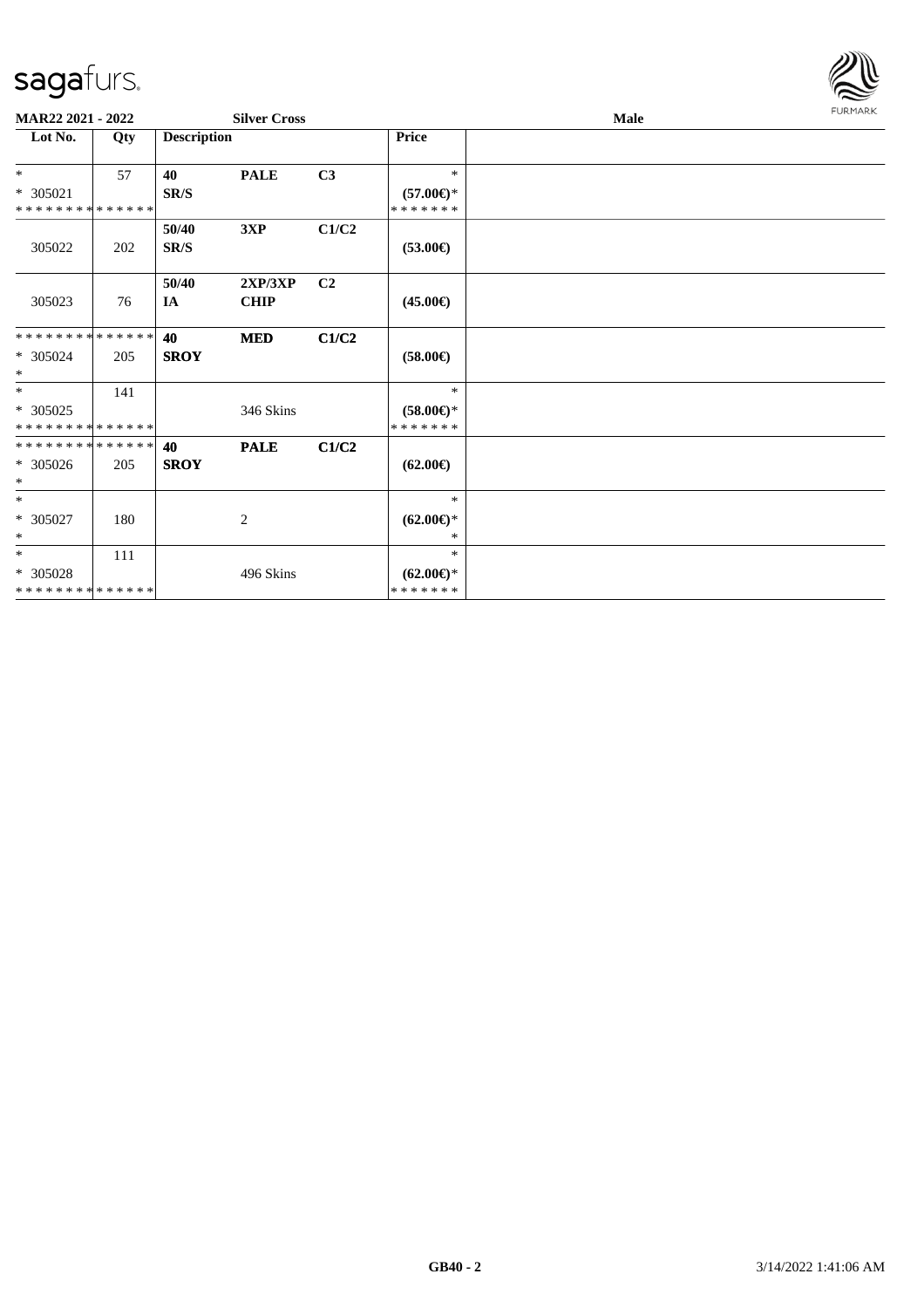\*



| MAR22 2021 - 2022                                   |     |                                | <b>Silver Cross</b>    |                |                                                      | Male |  |
|-----------------------------------------------------|-----|--------------------------------|------------------------|----------------|------------------------------------------------------|------|--|
| Lot No.                                             | Qty | <b>Description</b>             |                        |                | Price                                                |      |  |
| 305081                                              | 147 | 40/30<br>SI                    | <b>XD</b>              | C2             | 32.00€                                               |      |  |
| * * * * * * * * * * * * * *<br>* 305082<br>$\ast$   | 245 | 30<br>SI                       | <b>MED</b>             | C1/C2          | $(43.00\epsilon)$                                    |      |  |
| $\overline{\phantom{1}}$<br>$* 305083$<br>$\ast$    | 220 |                                | 2                      |                | $\ast$<br>$(43.00\epsilon)$ *                        |      |  |
| $\ast$<br>* 305084<br>* * * * * * * * * * * * * *   | 126 |                                | 591 Skins              |                | $\ast$<br>$(43.00\epsilon)$ *<br>* * * * * * *       |      |  |
| * * * * * * * * * * * * * *<br>* 305085<br>$\ast$   | 225 | 30<br>SI                       | <b>MED</b>             | C3             | $(41.00\epsilon)$                                    |      |  |
| $\ast$<br>* 305086<br>* * * * * * * * * * * * * *   | 56  |                                | 281 Skins              |                | $\ast$<br>$(41.00\epsilon)$ *<br>* * * * * * *       |      |  |
| * * * * * * * * * * * * * *<br>* 305087<br>$\ast$   | 245 | 30<br>SI                       | <b>PALE</b>            | C1/C2          | $(47.00\epsilon)$                                    |      |  |
| $\ast$<br>$* 305088$<br>$\ast$                      | 220 |                                | 2                      |                | $\ast$<br>$(47.00\epsilon)$ *<br>*                   |      |  |
| $\ast$<br>* 305089<br>* * * * * * * * * * * * * *   | 160 |                                | 625 Skins              |                | $\ast$<br>$(47.00\epsilon)$ *<br>* * * * * * *       |      |  |
| 305090                                              | 221 | 30<br>SI                       | <b>PALE</b>            | C3             | $(44.00\epsilon)$                                    |      |  |
| * * * * * * * * * * * * * *<br>* 305091<br>$\ast$   | 225 | 30<br>SI                       | $\mathbf{X}\mathbf{P}$ | C1/C2          | $(49.00\epsilon)$                                    |      |  |
| $\ast$<br>* 305092<br>**************                | 117 |                                | 342 Skins              |                | $\ast$<br>$(49.00\epsilon)$ *<br>* * * * * * *       |      |  |
| 305093                                              | 152 | 30<br>SI                       | XP                     | C3             | $(46.00\epsilon)$                                    |      |  |
| * * * * * * * * * * * * * *<br>* 305094<br>$\ast$   | 245 | 30<br>SI                       | 3XP                    | C1/C2          | $(39.00\epsilon)$                                    |      |  |
| $\ast$<br>* 305095<br>* * * * * * * * * * * * * *   | 146 |                                | 391 Skins              |                | $\ast$<br>$(39.00\epsilon)$ *<br>* * * * * * *       |      |  |
| 305096                                              | 197 | 30<br>SI                       | 3XP                    | C3             | $(36.00\epsilon)$                                    |      |  |
| 305097                                              | 123 | 30<br>IB                       | 2XP/3XP<br>WB1         | C2             | 32.00€                                               |      |  |
| * * * * * * * * * * * * * *<br>* 305098<br>$\ast$   | 225 | 30 <sup>°</sup><br><b>SAGA</b> | <b>MED</b>             | C1             | $(49.00\epsilon)$                                    |      |  |
| $\ast$<br>$* 305099$<br>* * * * * * * * * * * * * * | 65  |                                | 290 Skins              |                | $\ast$<br>$(49.00 \in \mathcal{F})$<br>* * * * * * * |      |  |
| * * * * * * * * * * * * * *<br>* 305100             | 225 | 30<br><b>SAGA</b>              | <b>MED</b>             | C <sub>2</sub> | $(48.00\epsilon)$                                    |      |  |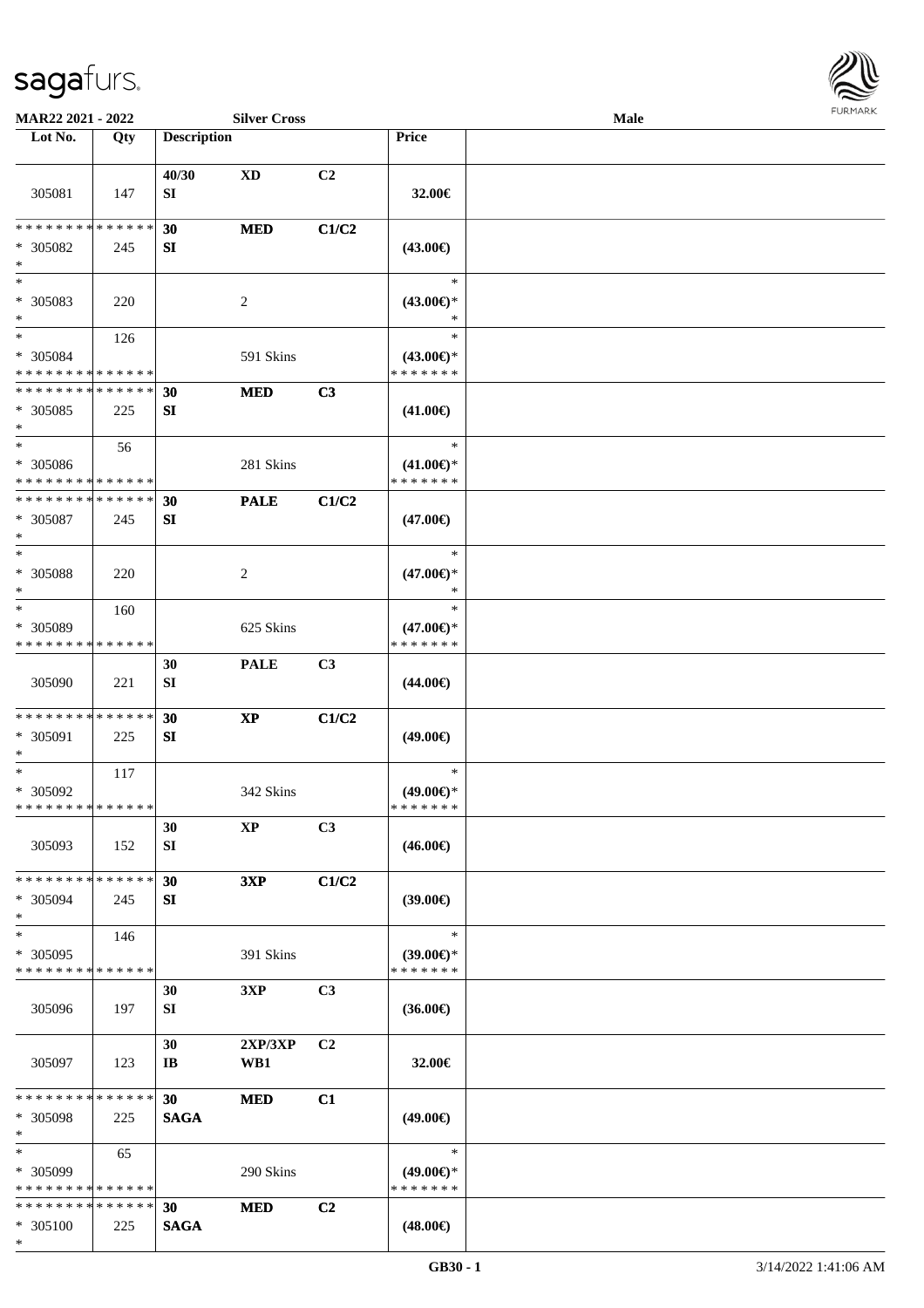

| MAR22 2021 - 2022                                                   |                    |                         | <b>Silver Cross</b> |                |                                                                        | Male |  |
|---------------------------------------------------------------------|--------------------|-------------------------|---------------------|----------------|------------------------------------------------------------------------|------|--|
| Lot No.                                                             | Qty                | <b>Description</b>      |                     |                | Price                                                                  |      |  |
| $*$<br>* 305101<br>$\ast$                                           | 200                | 30<br><b>SAGA</b>       | <b>MED</b>          | C2             | $\ast$<br>$(48.00\epsilon)$ *<br>$\ast$                                |      |  |
| $*$<br>* 305102<br>$\ast$                                           | 200                |                         | 3                   |                | $\ast$<br>$(48.00\epsilon)$ *<br>$\ast$                                |      |  |
| $\overline{\phantom{0}}$<br>* 305103<br>* * * * * * * * * * * * * * | 190                |                         | 815 Skins           |                | $\ast$<br>$(48.00\epsilon)$ *<br>* * * * * * *                         |      |  |
| * * * * * * * * * * * * * *<br>* 305104<br>$*$                      | 225                | 30<br>SR/S              | <b>MED</b>          | C3             | $(45.00\epsilon)$                                                      |      |  |
| $*$<br>$* 305105$<br>$*$                                            | 200                |                         | $\overline{2}$      |                | $\ast$<br>$(45.00\epsilon)$ *<br>$\ast$                                |      |  |
| $*$<br>$* 305106$<br>* * * * * * * * * * * * * *                    | 143                |                         | 568 Skins           |                | $\ast$<br>$(45.00\epsilon)$ *<br>* * * * * * *                         |      |  |
| * * * * * * * * * * * * * *<br>$* 305107$<br>$*$                    | 225                | 30<br><b>SAGA</b>       | <b>PALE</b>         | C1             | $(52.00\epsilon)$                                                      |      |  |
| $*$<br>* 305108<br>* * * * * * * * * * * * * *                      | 146                |                         | 371 Skins           |                | $\ast$<br>$(52.00\epsilon)$ *<br>* * * * * * *                         |      |  |
| * * * * * * * * * * * * * *<br>* 305109<br>$*$                      | 225                | 30<br><b>SAGA</b>       | <b>PALE</b>         | C2             | $(51.00\in)$                                                           |      |  |
| $*$<br>$* 305110$<br>$*$                                            | 200                |                         | $\overline{c}$      |                | $\ast$<br>$(51.00\mathnormal{\in}\mathcal{)^{\! \! \times}}$<br>$\ast$ |      |  |
| $*$<br>$* 305111$<br>$\ast$                                         | 200                |                         | $\mathfrak{Z}$      |                | $\ast$<br>$(51.00\mathnormal{\infty})^*$<br>$\ast$                     |      |  |
| $*$<br>$* 305112$<br>$*$                                            | 200                |                         | 4                   |                | $\ast$<br>$(51.00\epsilon)$ *<br>$\ast$                                |      |  |
| $*$<br>$* 305113$<br>* * * * * * * * * * * * * *                    | 121                |                         | 946 Skins           |                | $\ast$<br>$(51.00\epsilon)$ *<br>* * * * * * *                         |      |  |
| 305114                                                              | 254                | 30<br>SR/S              | <b>PALE</b>         | C3             | $(49.00\epsilon)$                                                      |      |  |
| * * * * * * * *<br>$* 305115$<br>$*$                                | * * * * * *<br>225 | 30<br><b>SAGA</b>       | <b>XP</b>           | C1/C2          | $(53.00\epsilon)$                                                      |      |  |
| $\ast$<br>* 305116<br>$*$                                           | 200                |                         | $\overline{2}$      |                | $\ast$<br>$(53.00\epsilon)$ *<br>$\ast$                                |      |  |
| $*$ $*$<br>* 305117<br>* * * * * * * * * * * * * *                  | 221                |                         | 646 Skins           |                | $\ast$<br>$(53.00\epsilon)$ *<br>* * * * * * *                         |      |  |
| 305118                                                              | 195                | 30<br>SR/S              | <b>XP</b>           | C <sub>3</sub> | $(50.00\in)$                                                           |      |  |
| * * * * * * * * * * * * * *<br>* 305119<br>$*$                      | 225                | 30 <sup>°</sup><br>SR/S | 3XP                 | C1/C2          | $(43.00\epsilon)$                                                      |      |  |
| $*$<br>* 305120<br>$*$                                              | 200                |                         | 2                   |                | $\ast$<br>$(43.00\epsilon)$ *<br>$\ast$                                |      |  |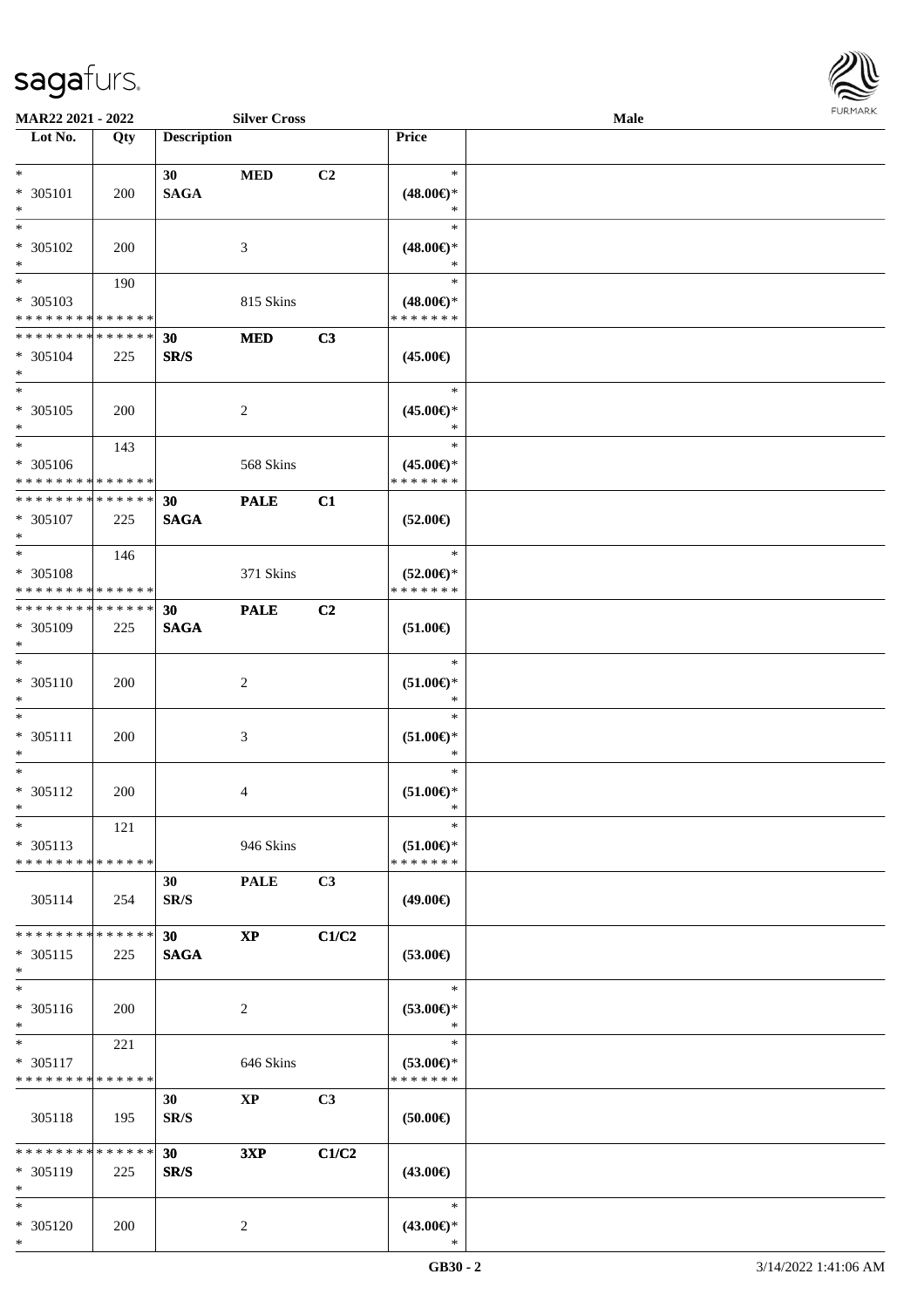

| <b>MAR22 2021 - 2022</b>                  |     |                    | <b>Silver Cross</b> |       |                                      | Male | <b>FURMARK</b> |
|-------------------------------------------|-----|--------------------|---------------------|-------|--------------------------------------|------|----------------|
| Lot No.                                   | Qty | <b>Description</b> |                     |       | Price                                |      |                |
| $*$                                       | 203 | 30                 | 3XP                 | C1/C2 | $\ast$                               |      |                |
| $* 305121$                                |     | SR/S               |                     |       | $(43.00\epsilon)$ *                  |      |                |
| * * * * * * * * * * * * * * *             |     |                    |                     |       | * * * * * * *                        |      |                |
| 305122                                    | 202 | 30<br><b>SROY</b>  | <b>MED</b>          | C1/C2 | $(50.00\epsilon)$                    |      |                |
| **************                            |     | 30                 | <b>PALE</b>         | C1/C2 |                                      |      |                |
| * 305123<br>$\ast$                        | 205 | <b>SROY</b>        |                     |       | $(53.00\epsilon)$                    |      |                |
| $\ast$                                    | 108 |                    |                     |       | $\ast$                               |      |                |
| * 305124<br>**************                |     |                    | 313 Skins           |       | $(53.00\epsilon)$ *<br>* * * * * * * |      |                |
| **************                            |     | 30                 | <b>XP</b>           | C1/C2 |                                      |      |                |
| * 305125<br>$\ast$                        | 195 | <b>SROY</b>        |                     |       | $(55.00\epsilon)$                    |      |                |
| $*$                                       | 51  |                    |                     |       | $\ast$                               |      |                |
| * 305126<br>* * * * * * * * * * * * * * * |     |                    | 246 Skins           |       | $(55.00\epsilon)$ *<br>*******       |      |                |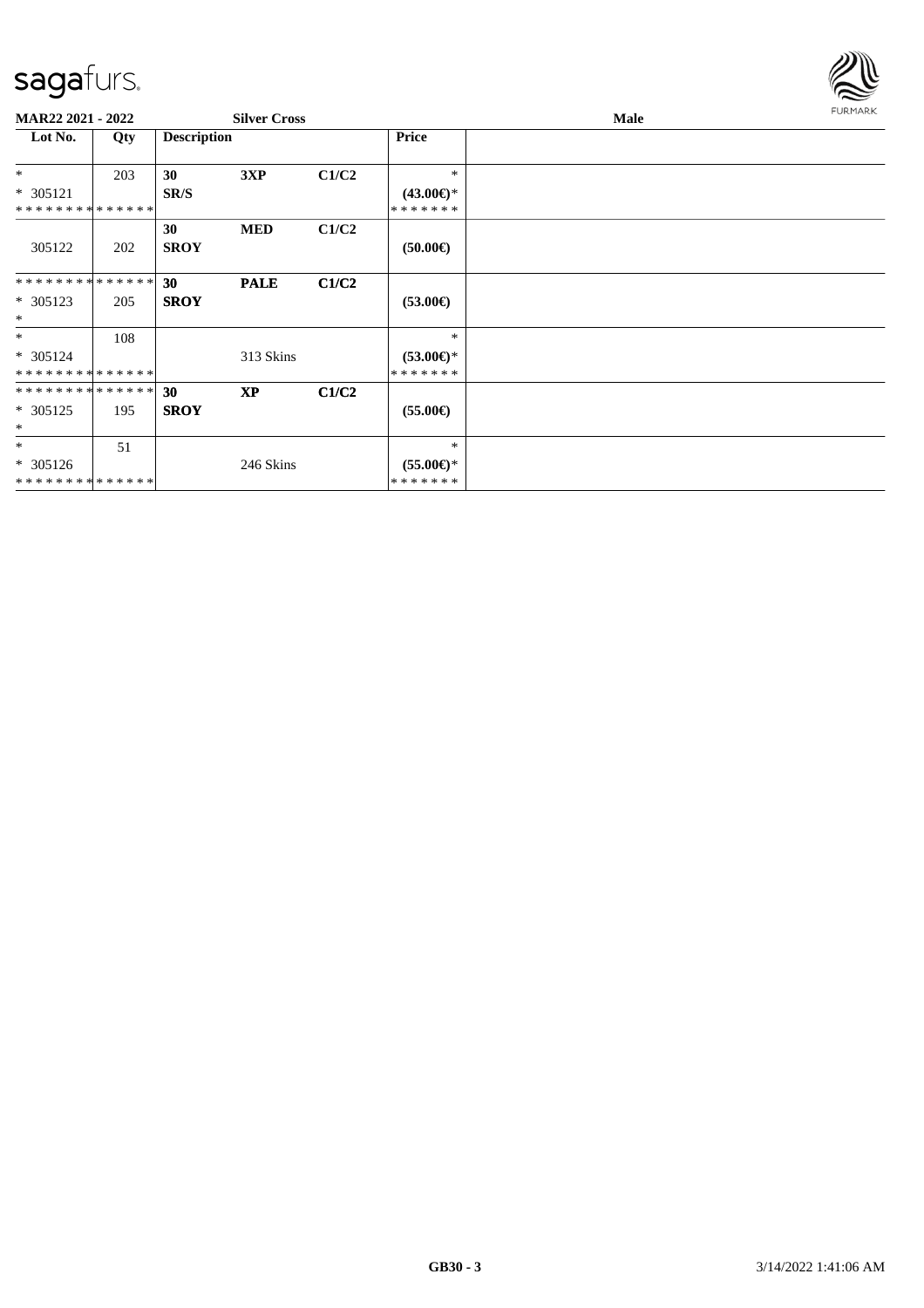

| MAR22 2021 - 2022                                 |     |                                | <b>Silver Cross</b>    |                |                                                | Male | <b>FURMARK</b> |
|---------------------------------------------------|-----|--------------------------------|------------------------|----------------|------------------------------------------------|------|----------------|
| Lot No.                                           | Qty | <b>Description</b>             |                        |                | Price                                          |      |                |
| * * * * * * * * * * * * * *<br>* 305181<br>$\ast$ | 265 | 20<br>SI                       | 3XP                    | C1/C2          | $(32.00\epsilon)$                              |      |                |
| $\ast$<br>* 305182<br>* * * * * * * * * * * * * * | 178 |                                | 443 Skins              |                | $\ast$<br>$(32.00\epsilon)$ *<br>* * * * * * * |      |                |
| 305183                                            | 266 | 20<br>SI                       | 3XP                    | C3             | $(29.00\epsilon)$                              |      |                |
| 305184                                            | 108 | 20<br>$\mathbf{I}\mathbf{B}$   | 2XP/3XP<br>WB1         | C2             | 25.00€                                         |      |                |
| 305185                                            | 227 | 20<br>$\mathbf{I}$             | PAL/XP                 | C <sub>2</sub> | $(32.00\epsilon)$                              |      |                |
| * * * * * * * * * * * * * *<br>* 305186<br>$\ast$ | 265 | 20<br>$\mathbf{SR}/\mathbf{S}$ | $\mathbf{X}\mathbf{P}$ | C1             | $(45.00\epsilon)$                              |      |                |
| $\ast$<br>* 305187<br>* * * * * * * * * * * * * * | 61  |                                | 326 Skins              |                | $\ast$<br>$(45.00\epsilon)$ *<br>* * * * * * * |      |                |
| * * * * * * * * * * * * * *<br>* 305188<br>$\ast$ | 265 | 20<br>SR/S                     | 3XP                    | C1/C2          | $(35.00\epsilon)$                              |      |                |
| $\ast$<br>* 305189<br>$\ast$                      | 240 |                                | $\overline{c}$         |                | $\ast$<br>$(35.00\epsilon)$ *<br>$\ast$        |      |                |
| $*$<br>* 305190<br>* * * * * * * * * * * * * *    | 84  |                                | 589 Skins              |                | $\ast$<br>$(35.00\epsilon)$ *<br>* * * * * * * |      |                |
| 305191                                            | 162 | 20<br>IA                       | 2XP/3XP<br>WB1         | C <sub>2</sub> | $(29.00\epsilon)$                              |      |                |
| 305192                                            | 76  | 30/20<br>IA                    | PAL/XP<br>SL1          | C <sub>2</sub> | $(38.00\epsilon)$                              |      |                |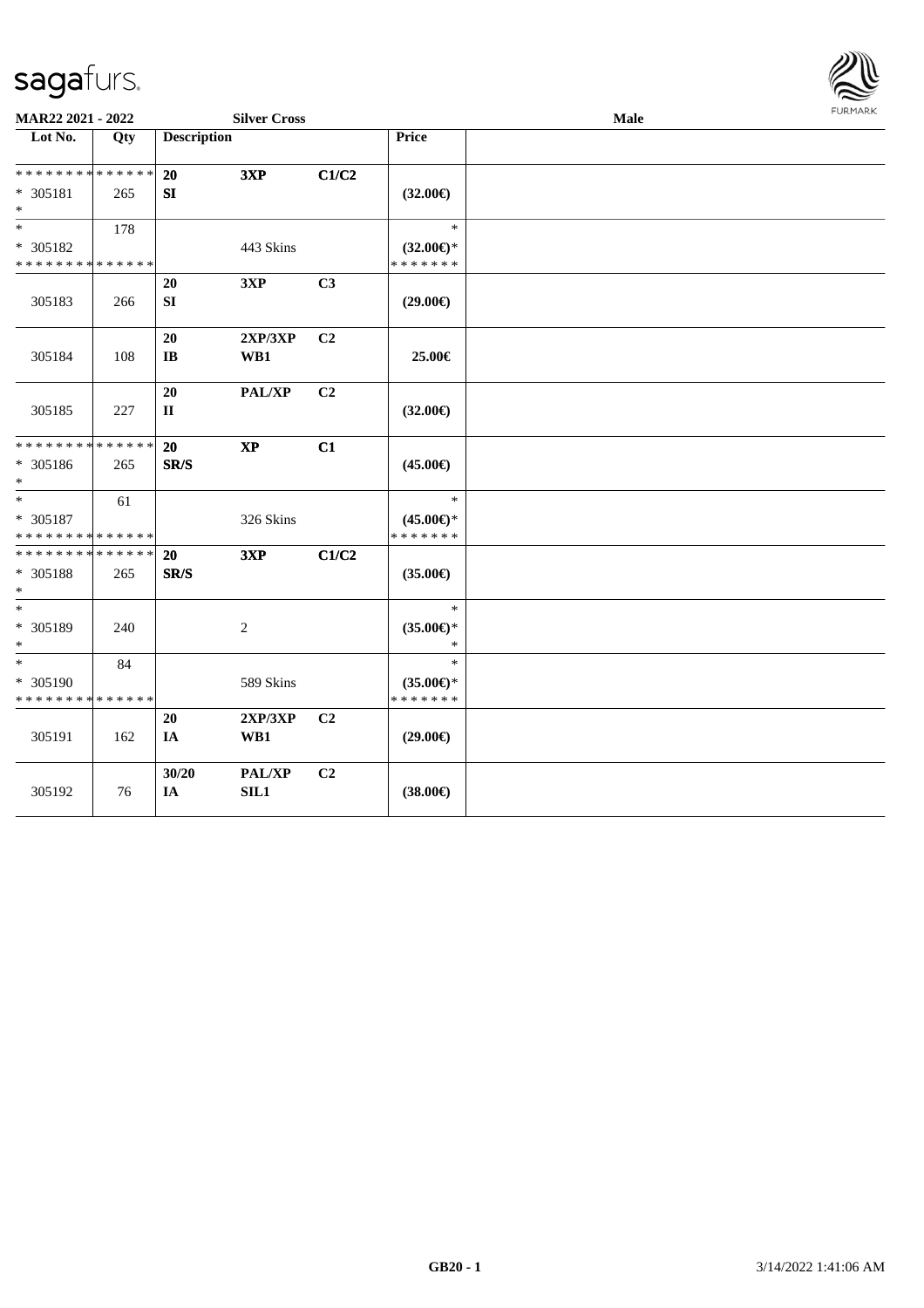

| <b>MAR22 2021 - 2022</b> |     |                    | <b>Silver Cross</b>          |                | Male              |  |  |  |
|--------------------------|-----|--------------------|------------------------------|----------------|-------------------|--|--|--|
| Lot No.                  | Qty | <b>Description</b> |                              |                | Price             |  |  |  |
| 305241                   | 154 | 0<br>IB            | <b>PAL/XP</b><br><b>CHIP</b> | C <sub>2</sub> | $(26.00\epsilon)$ |  |  |  |
| 305242                   | 125 | 0<br>IA            | <b>PAL/XP</b><br><b>CHIP</b> | C <sub>2</sub> | 31.00 $\in$       |  |  |  |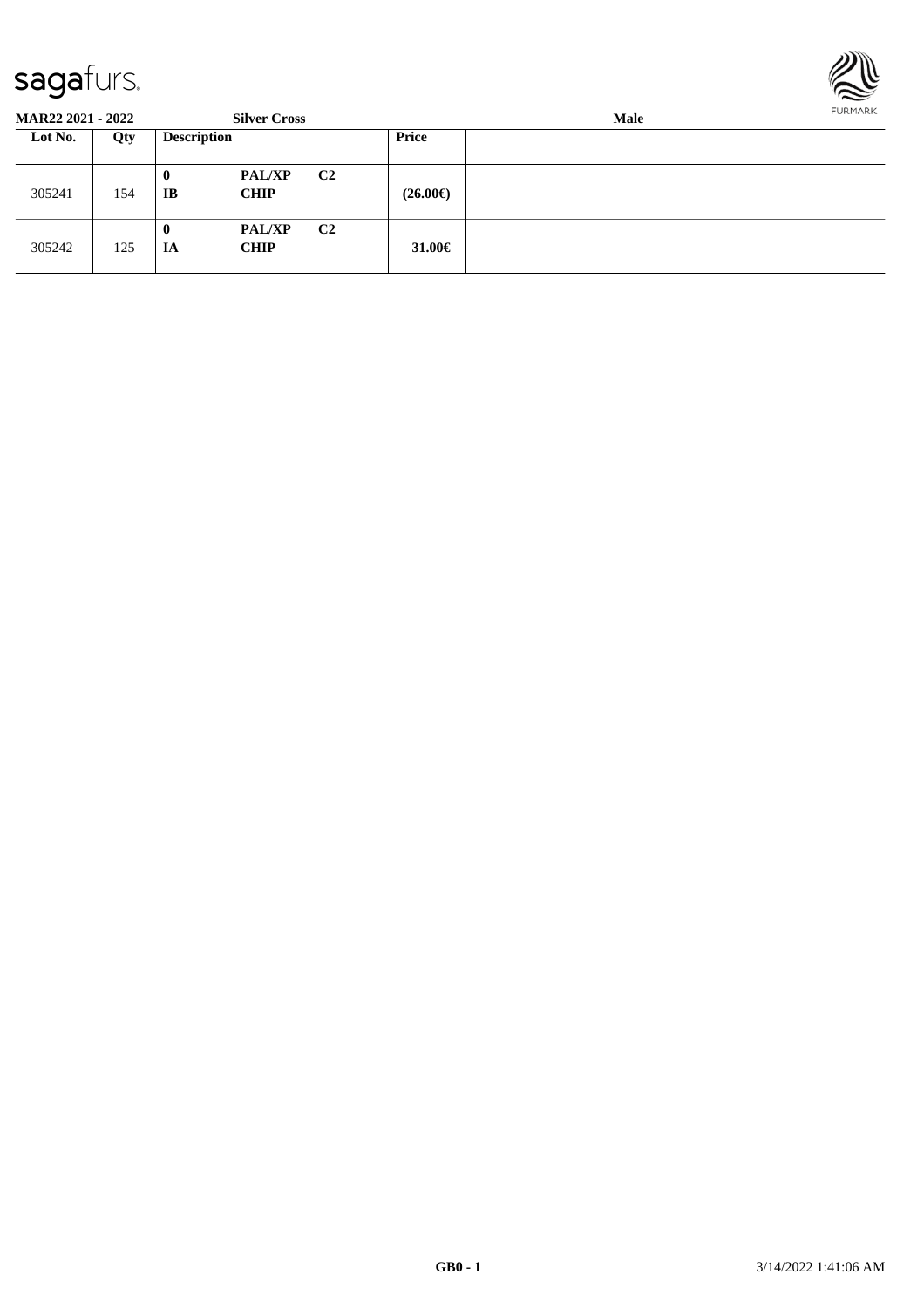

| <b>MAR22 2021 - 2022</b>               |     |                    | <b>Silver Cross</b>          |                |                               | Male | <b>FURMARK</b> |
|----------------------------------------|-----|--------------------|------------------------------|----------------|-------------------------------|------|----------------|
| Lot No.                                | Qty | <b>Description</b> |                              |                | <b>Price</b>                  |      |                |
| 305301                                 | 163 | IB                 | <b>PAL/XP</b><br><b>CHIP</b> | C <sub>2</sub> | 18.00€                        |      |                |
| $* 305302$<br>$\ast$                   | 345 | S/SI               | <b>PAL/XP</b>                | C <sub>2</sub> | 23.00€                        |      |                |
| $\ast$<br>$* 305303$<br>************** | 97  |                    | 442 Skins                    |                | $*$<br>$23.50 \in$<br>******* |      |                |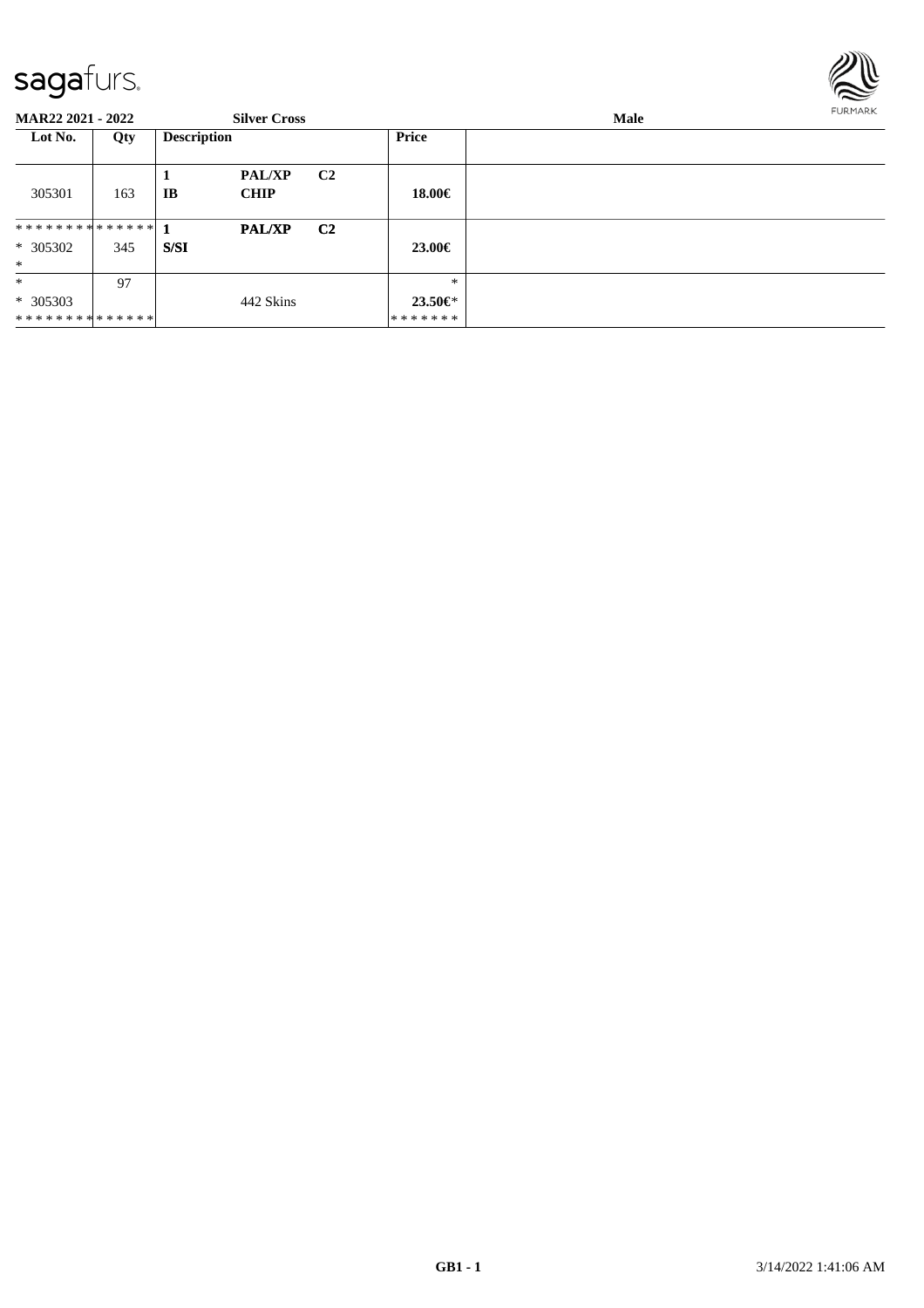| -- 9 - 1 - 1 - 1            |     |                    |                     |                |               |             |           | $\approx$      |
|-----------------------------|-----|--------------------|---------------------|----------------|---------------|-------------|-----------|----------------|
|                             |     |                    | <b>Silver Cross</b> |                |               | <b>Male</b> | Lowgrades | <b>FURMARK</b> |
| <b>MAR22 2021 - 2022</b>    |     |                    | <b>Seasonable</b>   |                |               |             |           |                |
| Lot No.                     | Qty | <b>Description</b> |                     |                | <b>Price</b>  |             |           |                |
|                             |     |                    |                     |                |               |             |           |                |
|                             |     | 40/30              | ALL                 | C <sub>2</sub> |               |             |           |                |
| 305361                      | 177 | Ш                  |                     |                | 32.00€        |             |           |                |
|                             |     |                    |                     |                |               |             |           |                |
|                             |     | 40/30              | ALL                 | C <sub>2</sub> |               |             |           |                |
| 305362                      | 55  | Ш                  | DAM2                |                | 22.50€        |             |           |                |
|                             |     |                    |                     |                |               |             |           |                |
| * * * * * * * * * * * * * * |     | 20/0               | ALL                 | C <sub>2</sub> |               |             |           |                |
| * 305363                    | 305 | Ш                  |                     |                | 23.50€        |             |           |                |
| $\ast$                      |     |                    |                     |                |               |             |           |                |
| $\ast$                      | 76  |                    |                     |                | $\ast$        |             |           |                |
| * 305364                    |     |                    | 381 Skins           |                | 23.50€*       |             |           |                |
| * * * * * * * * * * * * * * |     |                    |                     |                | * * * * * * * |             |           |                |
|                             |     | 20/0               | ALL                 | C <sub>2</sub> |               |             |           |                |
| 305365                      | 108 | Ш                  | DAM2                |                | 16.00€        |             |           |                |
|                             |     |                    |                     |                |               |             |           |                |
|                             |     | 1/2                | ALL                 | C <sub>2</sub> |               |             |           |                |
| 305366                      | 46  | III                |                     |                | 11.50€        |             |           |                |
|                             |     |                    |                     |                |               |             |           |                |

 $\mathbb{Z} \mathbb{R}$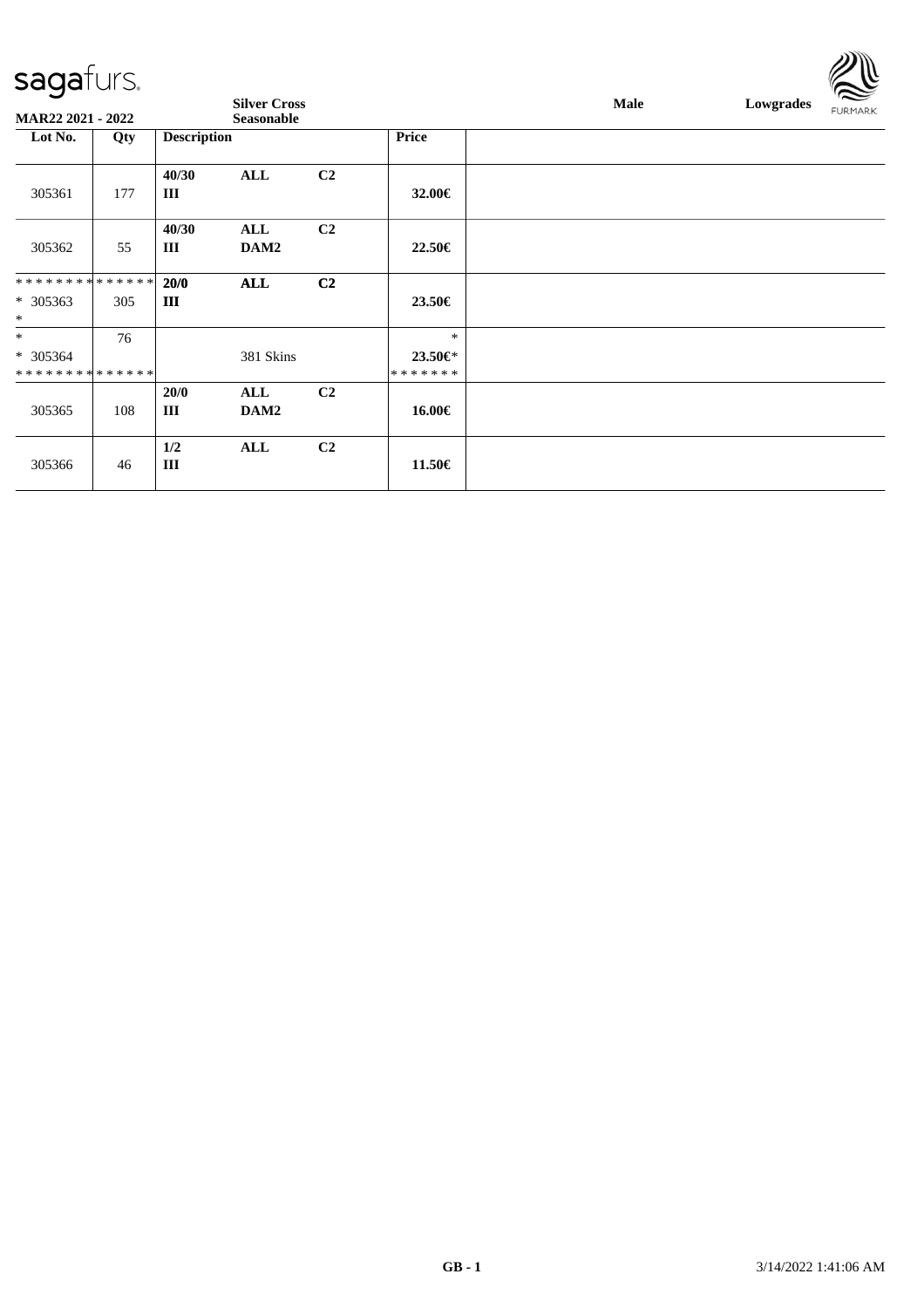

| MAR22 2021 - 2022                                                     |     |                             | <b>Silver Cross</b> |                |                                                | Female |  |
|-----------------------------------------------------------------------|-----|-----------------------------|---------------------|----------------|------------------------------------------------|--------|--|
| Lot No.                                                               | Qty | <b>Description</b>          |                     |                | <b>Price</b>                                   |        |  |
| **************<br>* 405001<br>$\ast$                                  | 465 | $\mathbf{0}$<br>SI          | <b>Dark</b>         | C1/C2          | $(25.00\epsilon)$                              |        |  |
| $\ast$<br>* 405002<br>* * * * * * * * * * * * * *                     | 99  |                             | 564 Skins           |                | $\ast$<br>$(25.00\epsilon)$ *<br>* * * * * * * |        |  |
| 405003                                                                | 203 | $\bf{0}$<br>SI              | <b>Dark</b>         | C3             | $(22.50\epsilon)$                              |        |  |
| * * * * * * * * * * * * * *<br>* 405004<br>$\ast$                     | 465 | $\mathbf{0}$<br>SI          | <b>MED</b>          | C1/C2          | $(31.00\epsilon)$                              |        |  |
| $\ast$<br>$* 405005$<br>* * * * * * * * * * * * * *                   | 362 |                             | 827 Skins           |                | $\ast$<br>$(31.00\epsilon)$ *<br>* * * * * * * |        |  |
| 405006                                                                | 253 | $\bf{0}$<br>SI              | <b>MED</b>          | C3             | $(28.00\epsilon)$                              |        |  |
| 405007                                                                | 441 | $\bf{0}$<br>SI              | <b>PALE</b>         | C1/C2          | $(33.00\epsilon)$                              |        |  |
| 405008                                                                | 221 | $\bf{0}$<br><b>SI</b>       | <b>PALE</b>         | C3             | $(31.00\epsilon)$                              |        |  |
| 405009                                                                | 369 | $\bf{0}$<br><b>SAGA</b>     | <b>Dark</b>         | C1             | $(29.50\epsilon)$                              |        |  |
| * * * * * * * * * * * * * *<br>$* 405010$<br>$\ast$                   | 425 | $\mathbf{0}$<br><b>SAGA</b> | <b>Dark</b>         | C2             | $(29.00\epsilon)$                              |        |  |
| $\ast$<br>$* 405011$<br>* * * * * * * * * * * * * *                   | 60  |                             | 485 Skins           |                | $\ast$<br>$(29.00\epsilon)$ *<br>* * * * * * * |        |  |
| 405012                                                                | 308 | $\bf{0}$<br>SR/S            | <b>Dark</b>         | C3             | $(26.00\epsilon)$                              |        |  |
| * * * * * * * * * * * * * * *<br>$* 405013$<br>$*$                    | 445 | $\mathbf{0}$<br><b>SAGA</b> | <b>MED</b>          | C1             | $(35.00\epsilon)$                              |        |  |
| $*$<br>$* 405014$<br>* * * * * * * * * * * * * *                      | 340 |                             | 785 Skins           |                | $\ast$<br>$(35.00\epsilon)$ *<br>* * * * * * * |        |  |
| * * * * * * * * * * * * * * *<br>$* 405015$<br>$*$                    | 405 | $\mathbf{0}$<br><b>SAGA</b> | <b>MED</b>          | C <sub>2</sub> | $(34.00\epsilon)$                              |        |  |
| $\overline{\phantom{1}}$<br>$* 405016$<br>* * * * * * * * * * * * * * | 87  |                             | 492 Skins           |                | $\ast$<br>$(34.00\epsilon)$ *<br>* * * * * * * |        |  |
| 405017                                                                | 254 | $\mathbf{0}$<br>SR/S        | <b>MED</b>          | C3             | $(32.00\epsilon)$                              |        |  |
| 405018                                                                | 491 | $\mathbf{0}$<br><b>SAGA</b> | <b>PALE</b>         | C1             | $(38.00\epsilon)$                              |        |  |
| 405019                                                                | 332 | $\mathbf{0}$<br><b>SAGA</b> | <b>PALE</b>         | C2             | $(37.00\epsilon)$                              |        |  |
| 405020                                                                | 159 | $\mathbf{0}$<br>SR/S        | <b>PALE</b>         | C3             | $(34.00\epsilon)$                              |        |  |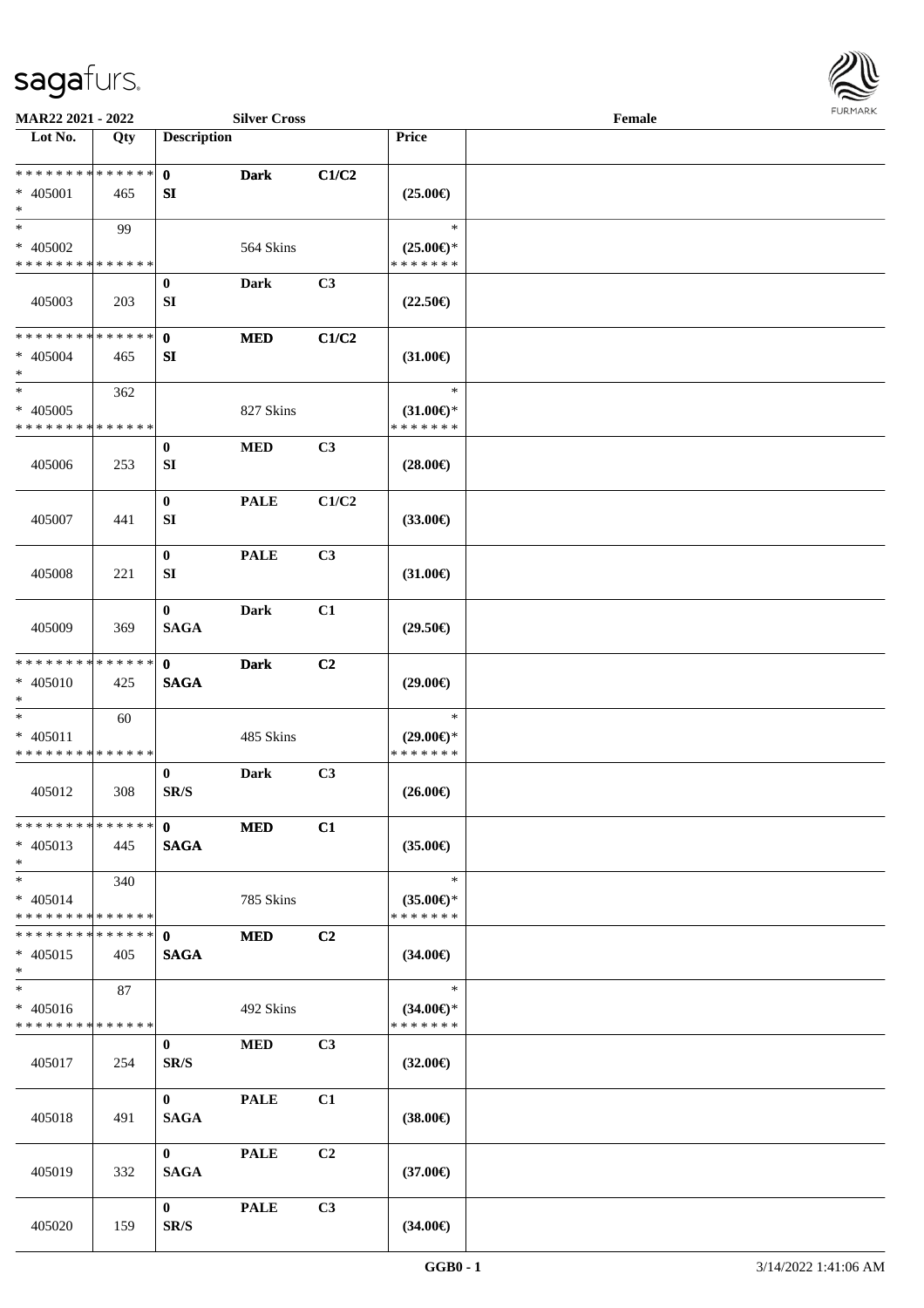

| <b>MAR22 2021 - 2022</b>               |     |                             | <b>Silver Cross</b> |       |                                          | Female | <b>FURMARK</b> |
|----------------------------------------|-----|-----------------------------|---------------------|-------|------------------------------------------|--------|----------------|
| Lot No.                                | Qty | <b>Description</b>          |                     |       | Price                                    |        |                |
| 405021                                 | 343 | $\bf{0}$<br><b>SROY</b>     | <b>Dark</b>         | C1/C2 | $(31.00\epsilon)$                        |        |                |
| ************** 0<br>* 405022<br>$\ast$ | 445 | <b>SROY</b>                 | <b>MED</b>          | C1/C2 | $(36.00\epsilon)$                        |        |                |
| $\ast$<br>$* 405023$<br>************** | 76  |                             | 521 Skins           |       | $\ast$<br>$(36.00\epsilon)$ *<br>******* |        |                |
| 405024                                 | 404 | $\mathbf{0}$<br><b>SROY</b> | <b>PALE</b>         | C1/C2 | $(39.00\epsilon)$                        |        |                |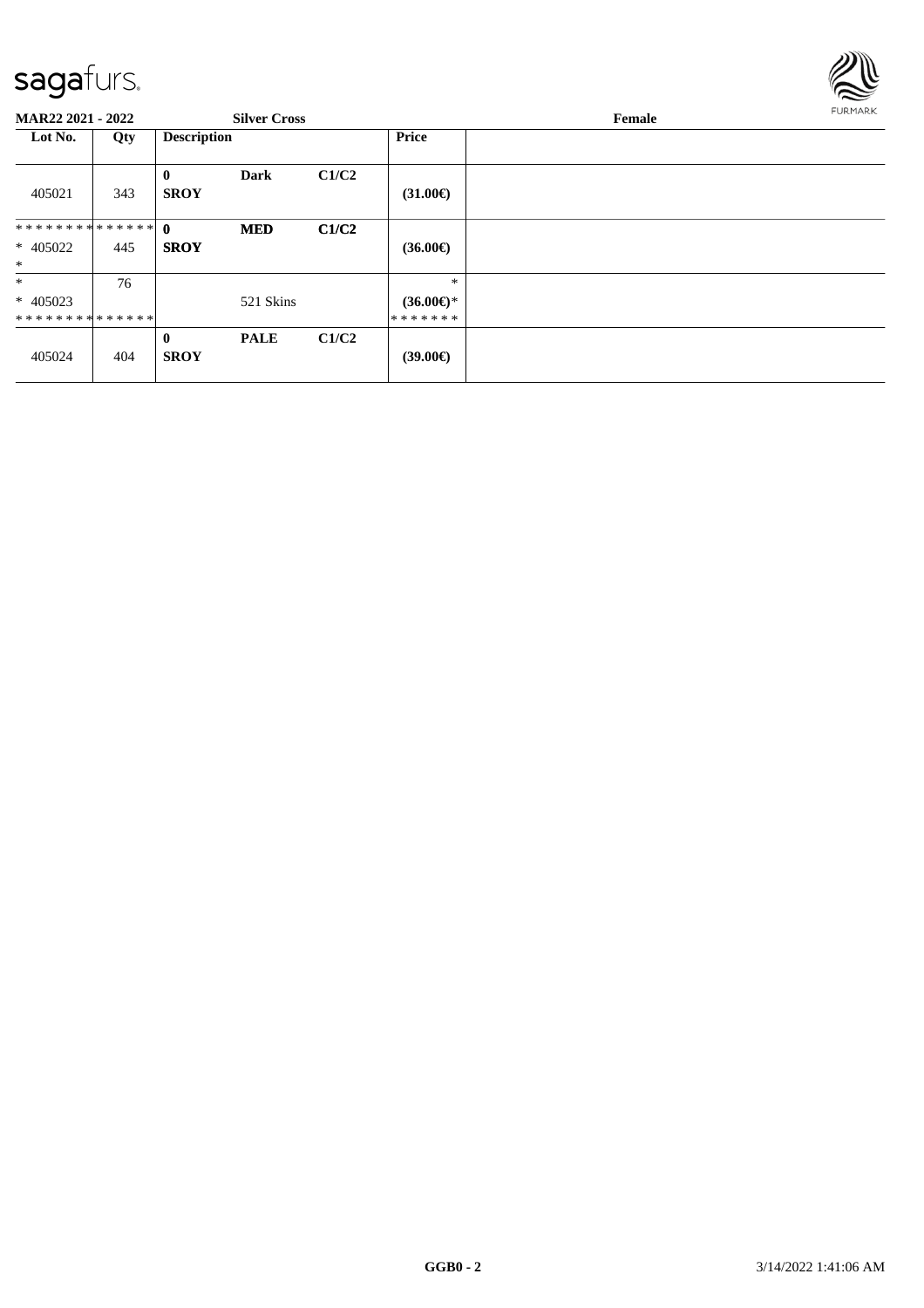

| MAR22 2021 - 2022                                    |     |                             | <b>Silver Cross</b> |       |                                                | Female |  |
|------------------------------------------------------|-----|-----------------------------|---------------------|-------|------------------------------------------------|--------|--|
| Lot No.                                              | Qty | <b>Description</b>          |                     |       | Price                                          |        |  |
| 405081                                               | 421 | $\mathbf{1}$<br>SI          | <b>Dark</b>         | C1/C2 | 19.00€                                         |        |  |
| 405082                                               | 175 | $\mathbf{1}$<br>SI          | Dark                | C3    | 17.50€                                         |        |  |
| * * * * * * * * * * * * * *<br>$* 405083$<br>$*$     | 505 | $\mathbf{1}$<br>SI          | <b>MED</b>          | C1/C2 | $(23.50\epsilon)$                              |        |  |
| $\ast$<br>$* 405084$<br>* * * * * * * * * * * * * *  | 86  |                             | 591 Skins           |       | $\ast$<br>$(23.50\epsilon)$ *<br>* * * * * * * |        |  |
| 405085                                               | 268 | $\mathbf{1}$<br>SI          | $\bf MED$           | C3    | 20.50€                                         |        |  |
| 405086                                               | 425 | $\mathbf{1}$<br>SI          | <b>PALE</b>         | C1/C2 | $(26.00\epsilon)$                              |        |  |
| 405087                                               | 376 | $\mathbf{1}$<br>SI          | <b>PALE</b>         | C3    | 23.50€                                         |        |  |
| * * * * * * * * * * * * * *<br>* 405088<br>$*$       | 485 | $\mathbf{1}$<br><b>SAGA</b> | <b>Dark</b>         | C1    | $(22.50\epsilon)$                              |        |  |
| $\ast$<br>* 405089<br>* * * * * * * * * * * * * *    | 123 |                             | 608 Skins           |       | $\ast$<br>$(22.50\epsilon)$ *<br>* * * * * * * |        |  |
| 405090                                               | 349 | 1<br><b>SAGA</b>            | <b>Dark</b>         | C1    | 21.50€                                         |        |  |
| * * * * * * * * * * * * * * *<br>* 405091<br>$*$     | 485 | $\mathbf{1}$<br><b>SAGA</b> | <b>Dark</b>         | C2    | $(21.50\epsilon)$                              |        |  |
| $*$<br>* 405092<br>* * * * * * * * * * * * * *       | 306 |                             | 791 Skins           |       | $\ast$<br>$(21.50\epsilon)$ *<br>* * * * * * * |        |  |
| **************<br>* 405093<br>$*$                    | 485 | $\mathbf{1}$<br>SR/S        | <b>Dark</b>         | C3    | 20.50€                                         |        |  |
| $*$<br>$* 405094$<br>* * * * * * * * * * * * * *     | 142 |                             | 627 Skins           |       | $\ast$<br>20.50€*<br>* * * * * * *             |        |  |
| * * * * * * * * * * * * * * *<br>* 405095<br>$*$     | 485 | 1<br><b>SAGA</b>            | <b>MED</b>          | C1    | $(28.00\epsilon)$                              |        |  |
| $*$<br>* 405096<br>* * * * * * * * * * * * * *       | 270 |                             | 755 Skins           |       | $\ast$<br>$(28.00\epsilon)$ *<br>* * * * * * * |        |  |
| ******** <mark>******</mark> 1<br>* 405097<br>$*$    | 485 | <b>SAGA</b>                 | <b>MED</b>          | C2    | $(27.00\epsilon)$                              |        |  |
| $*$<br>* 405098<br>$*$                               | 440 |                             | 2                   |       | $\ast$<br>$(27.00\epsilon)$ *<br>$\ast$        |        |  |
| $*$ $-$<br>$* 405099$<br>* * * * * * * * * * * * * * | 85  |                             | 1010 Skins          |       | $\ast$<br>$(27.00\epsilon)$ *<br>* * * * * * * |        |  |
| * * * * * * * * * * * * * * *<br>$* 405100$<br>$*$   | 485 | $\mathbf{1}$<br>SR/S        | <b>MED</b>          | C3    | $(24.50\epsilon)$                              |        |  |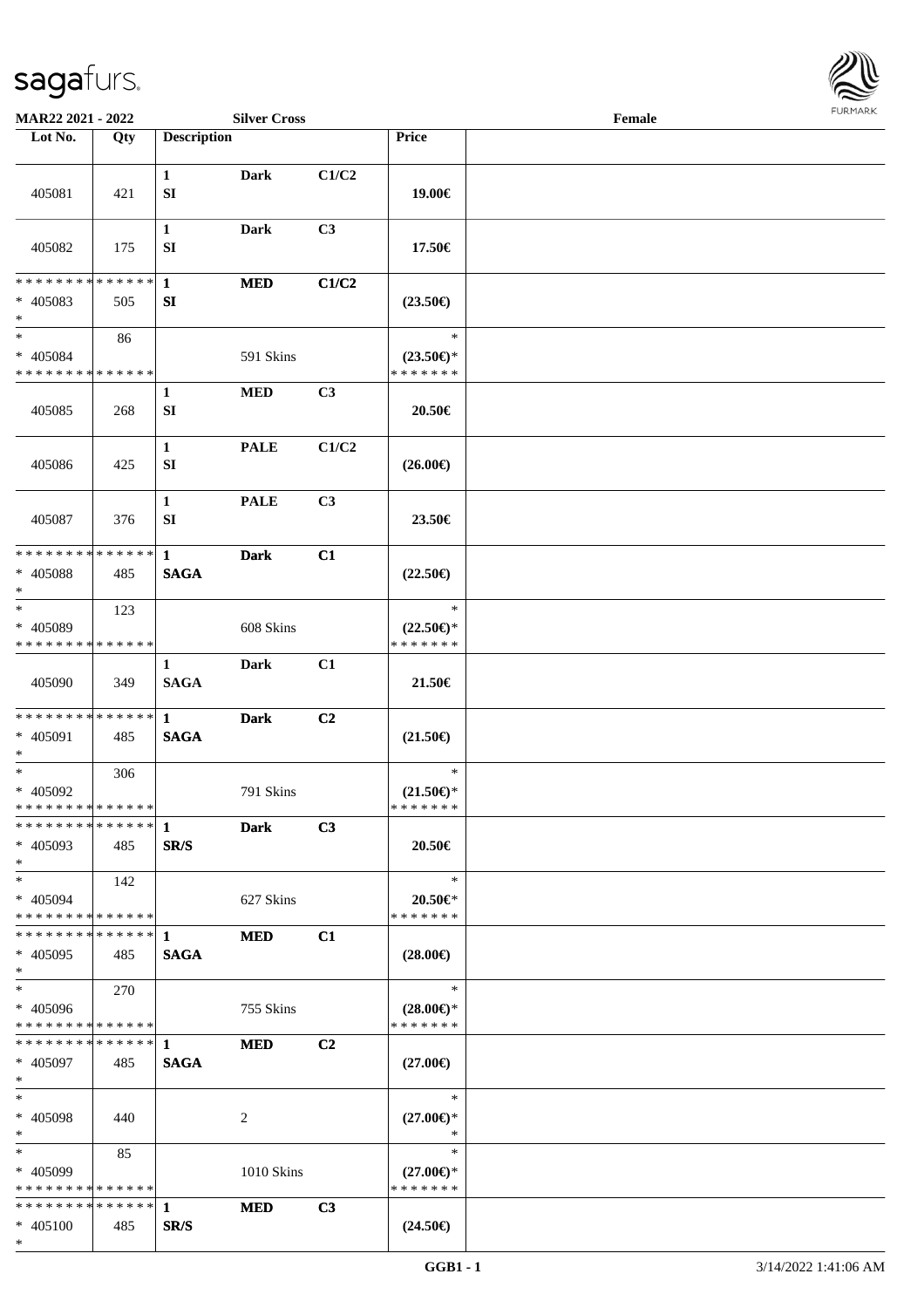

| MAR22 2021 - 2022                                  |     |                             | <b>Silver Cross</b> |                |                                                | Female | <b>FURPIARR</b> |
|----------------------------------------------------|-----|-----------------------------|---------------------|----------------|------------------------------------------------|--------|-----------------|
| Lot No.                                            | Qty | <b>Description</b>          |                     |                | Price                                          |        |                 |
| $*$                                                | 141 | $\mathbf{1}$                | <b>MED</b>          | C <sub>3</sub> | $\ast$                                         |        |                 |
| * 405101<br>* * * * * * * * * * * * * *            |     | SR/S                        |                     |                | $(24.50\epsilon)$ *<br>* * * * * * *           |        |                 |
| 405102                                             | 507 | $\mathbf{1}$<br><b>SAGA</b> | <b>PALE</b>         | C1             | $(31.00\epsilon)$                              |        |                 |
| 405103                                             | 398 | $\mathbf{1}$<br><b>SAGA</b> | <b>PALE</b>         | C2             | $(29.50\epsilon)$                              |        |                 |
| 405104                                             | 367 | $\mathbf{1}$<br>SR/S        | <b>PALE</b>         | C3             | $(27.00\epsilon)$                              |        |                 |
| * 405105<br>$*$                                    | 465 | <b>SROY</b>                 | <b>Dark</b>         | C1             | $(24.50\epsilon)$                              |        |                 |
| $*$<br>$* 405106$<br>* * * * * * * * * * * * * * * | 70  |                             | 535 Skins           |                | $\ast$<br>$(24.50\epsilon)$ *<br>* * * * * * * |        |                 |
| 405107                                             | 498 | $\mathbf{1}$<br><b>SROY</b> | <b>Dark</b>         | C <sub>2</sub> | $(23.50\epsilon)$                              |        |                 |
| * * * * * * * * * * * * * * *<br>* 405108<br>$*$   | 465 | $\mathbf{1}$<br><b>SROY</b> | <b>MED</b>          | C1             | $(29.50\epsilon)$                              |        |                 |
| $\ast$<br>* 405109<br>* * * * * * * * * * * * * *  | 233 |                             | 698 Skins           |                | $\ast$<br>$(29.50\epsilon)$ *<br>* * * * * * * |        |                 |
| 405110                                             | 360 | $\mathbf{1}$<br><b>SROY</b> | $\bf MED$           | C <sub>2</sub> | $(29.00\epsilon)$                              |        |                 |
| 405111                                             | 415 | $\mathbf{1}$<br><b>SROY</b> | <b>PALE</b>         | C1/C2          | $(32.00\epsilon)$                              |        |                 |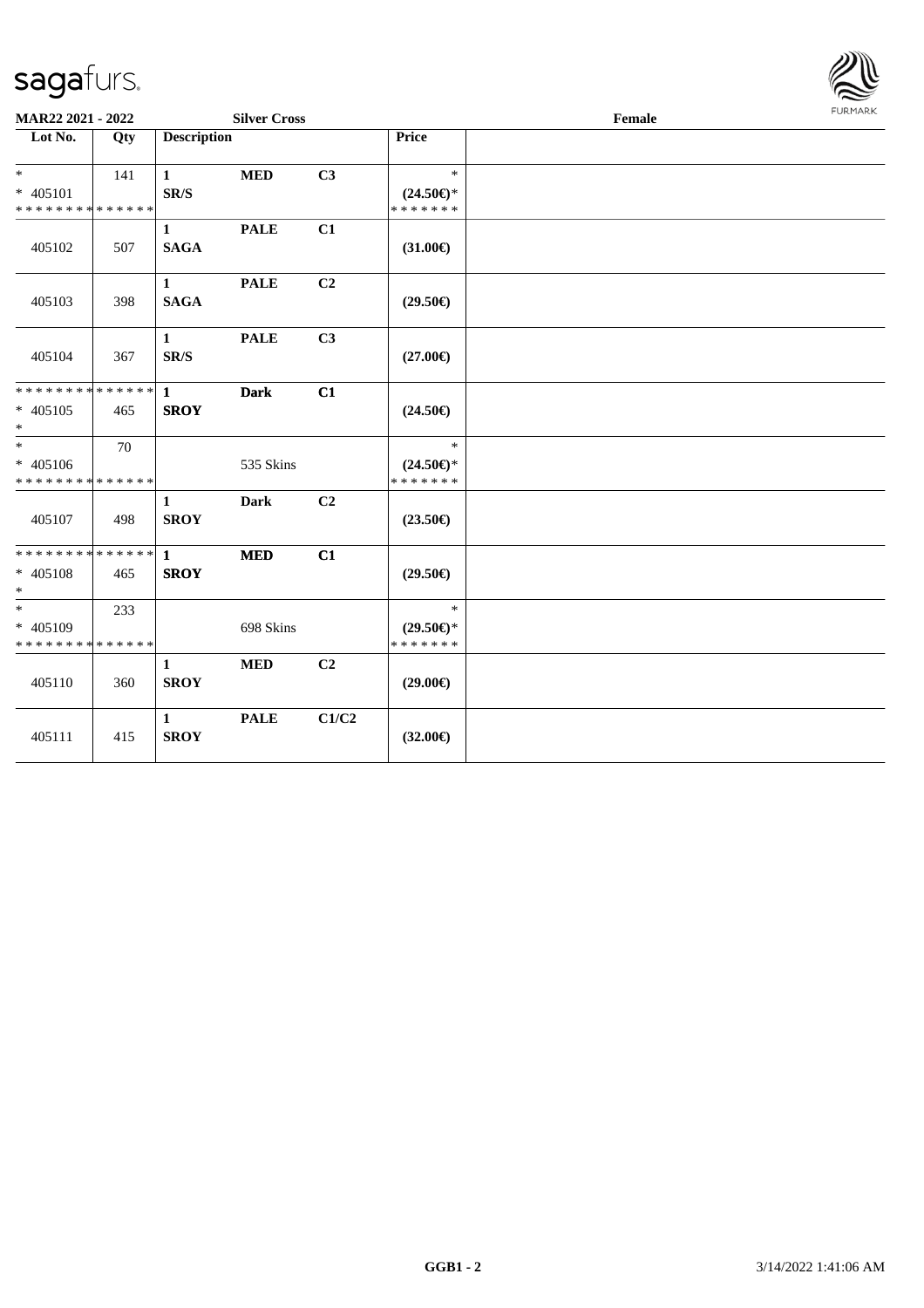

| <b>MAR22 2021 - 2022</b> |     | <b>Silver Cross</b> |                 |                | <b>FURMARK</b><br>Female |  |  |
|--------------------------|-----|---------------------|-----------------|----------------|--------------------------|--|--|
| Lot No.                  | Qty | <b>Description</b>  |                 |                | <b>Price</b>             |  |  |
| 405161                   | 190 | 3<br>SR/S           | <b>PAL/XP</b>   | C1/C2          | $(20.50\epsilon)$        |  |  |
| 405162                   | 35  | 3<br>SR/S           | <b>PAL/XP</b>   | C <sub>3</sub> | $(17.00\epsilon)$        |  |  |
| 405163                   | 84  | 3<br>SR/S           | 2XP/3XP         | C2             | $(16.00\epsilon)$        |  |  |
| 405164                   | 46  | 2/3<br>IA           | 2XP/3XP<br>FIG1 | C1/C2          | 14.50€                   |  |  |